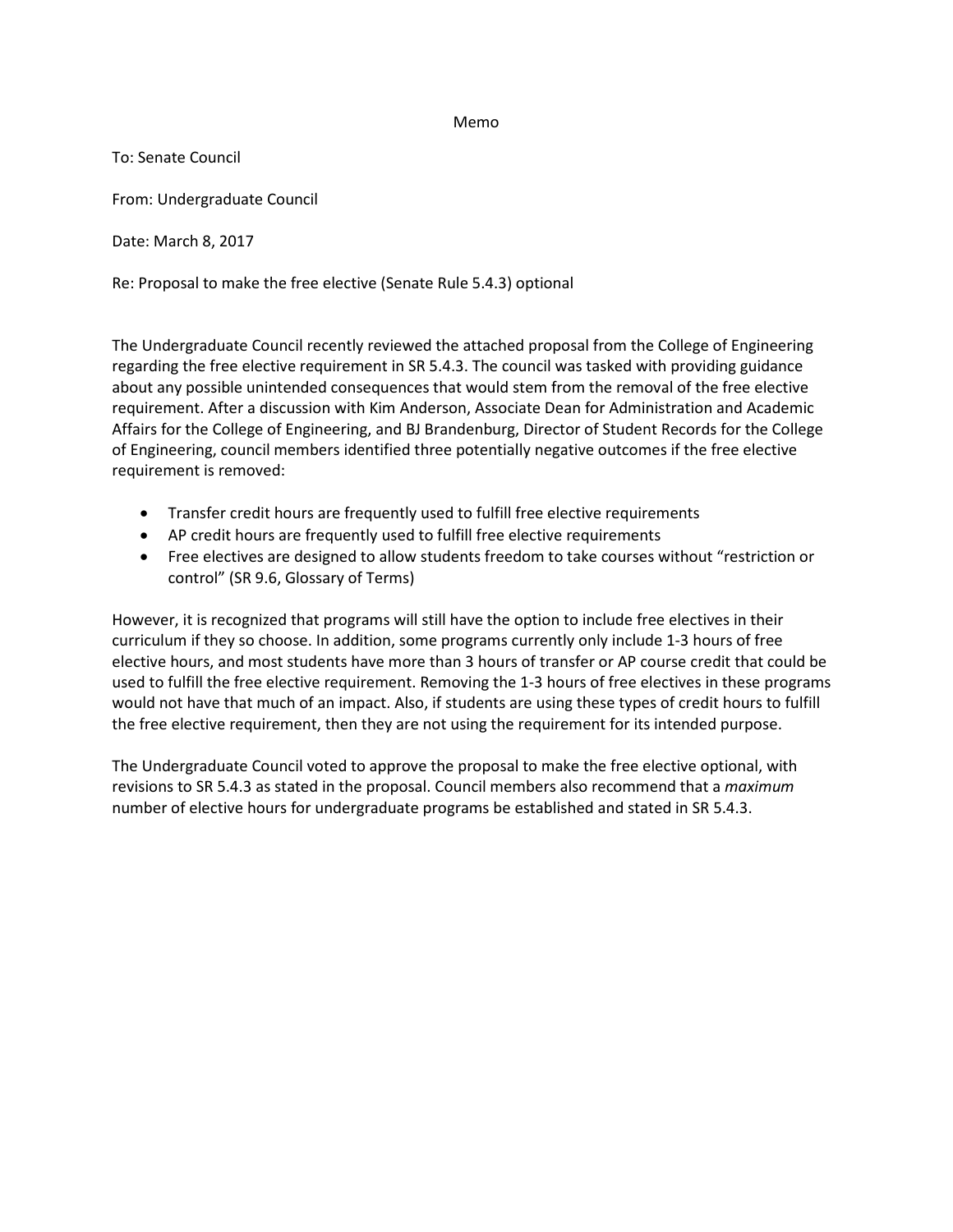## Proposal to make the Free Elective (Senate Rule 5.4.3) Optional Kimberly W. Anderson, Associate Dean College of Engineering February 27, 2017

With the recent mandate by CPE, the College of Engineering is required to modify their curricula so that the maximum number of hours to complete the BS degree is 128. Currently, the number of hours to complete the BS degrees in engineering range from 128 – 135. As we work to meet this mandate, it is imperative that we continue to meet our engineering accreditation requirements through math, science and engineering classes.

To assist with this mandate, we are requesting that the University consider modifying the Senate Rule 5.4.3 to make the Free Elective optional. This would give our programs the choice of including the Free Elective or not in their curricula. In addition, many of our students come in with college or AP credit with the Free Elective already taken while the student is in high school. Therefore, many of our students are not taking this elective at UK. Finally, we believe our engineering students are receiving their broad education through the UK Core.

On January 25, 2017, I discussed this issue at the Associate Deans' meeting and all of the Associate Deans present were in unanimous agreement that the Free Elective should now be optional.

I would like to request that Senate Rule 5.4.3 be changed as follows

## 5.4.3 REQUIREMENTS FOR GRADUATION

To be eligible for any degree, a student must have completed the requirements as approved by the University Senate, except that curriculum substitutions may be made by the college affected if not inconsistent with these Rules. Curriculum requirements must include, in addition to specified credits, a specified grade point average both overall and in the student's major which shall in no case be less than 2.0. [US: 10/10/94]

\* The 2.0 requirement applies to all major requirements, including pre‐major and lower division courses but not to those courses taken in the major beyond the minimum requirements. [SREC: 12/4/95]

Every baccalaureate degree program shall include four divisions or components:

- 1. UK Core
- 2. Pre-major or Pre-professional
- 3. Major or Professional
- 4. Free-Electives